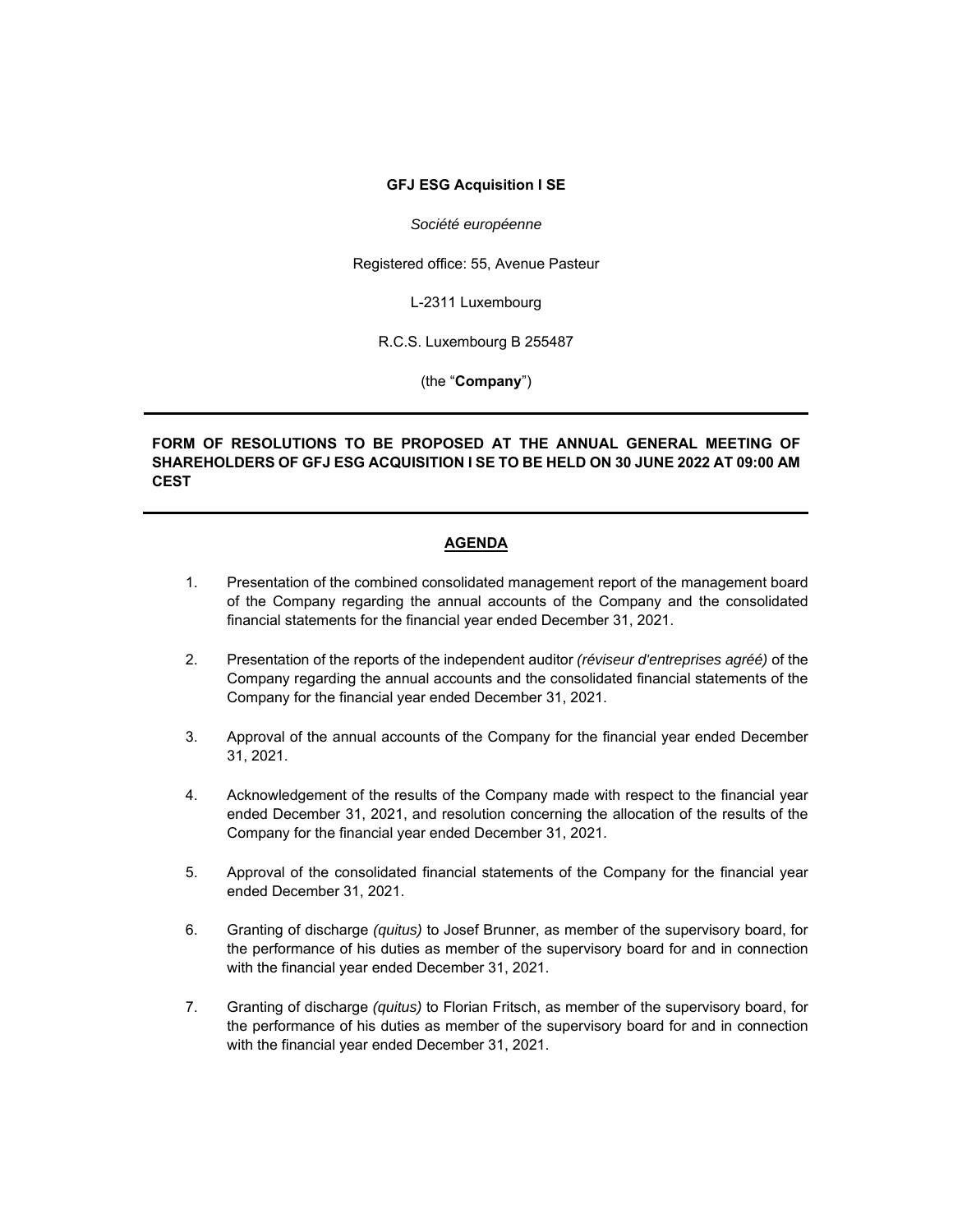- 8. Granting of discharge *(quitus)* to Harald Mahrer as member of the supervisory board, for the performance of his duties as member of the supervisory board for and in connection with the financial year ended December 31, 2021.
- 9. Granting of discharge *(quitus)* to Anna-Katharina Alex-Smend, as member of the supervisory board, for the performance of her duties as member of the supervisory board for and in connection with the financial year ended December 31, 2021.
- 10. Granting of discharge *(quitus)* to Philipp von Hagen, as member of the supervisory board, for the performance of his duties as member of the supervisory board for and in connection with the financial year ended December 31, 2021.
- 11. Granting of discharge *(quitus)* to Edith Baggott, as member of the management board, for the performance of her mandate as member of the management board for the financial year ended December 31, 2021.
- 12. Granting of discharge *(quitus)* to Oliver Kaltner, as member of the management board, for the performance of his mandate as member of the management board for the financial year ended December 31, 2021.
- 13. Granting of discharge *(quitus)* to Gisbert Rühl, as member of the management board, for the performance of his mandate as member of the management board for the financial year ended December 31, 2021.
- 14. Renewal of the mandate of Mazars Luxembourg as independent auditor *(réviseur d'entreprises agréé)* of the Company in relation to the annual accounts and the financial statements for the financial year ending on 31 December 2022.
- 15. Approval of the remuneration of members of the supervisory board of the Company acting on committees.
- 16. Presentation of and advisory vote on the remuneration policy for the members of the management board and the supervisory board.

The management board and supervisory board of the Company submit the following resolutions for adoption:

### **First Resolution**

The general meeting of shareholders acknowledges the combined consolidated management report of the management board of the Company regarding the annual accounts of the Company and the consolidated financial statements for the financial year ended December 31, 2021.

### **Second Resolution**

The general meeting of shareholders acknowledges the reports of the independent auditor (*cabinet de révision agréé*) of the Company regarding the annual accounts and the consolidated financial statements of the Company for the financial year ended December 31, 2021, as presented to it by Mazars, in its capacity as independent auditor (*cabinet de révision agréé*) of the Company.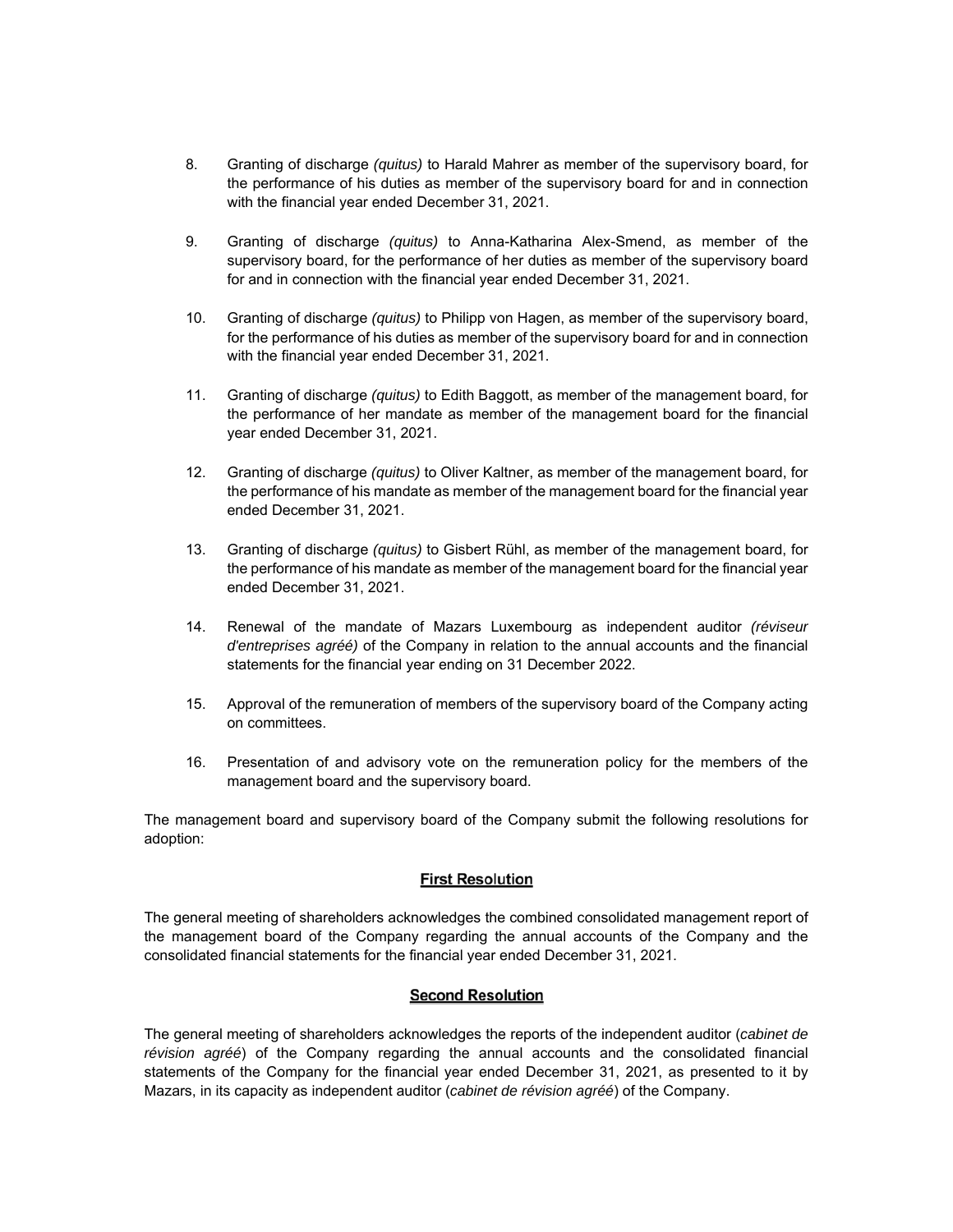### **Third Resolution**

The management board proposes that the general meeting of shareholders approves the annual accounts of the Company for the financial year ended December 31, 2021.

### **Fourth Resolution**

The general meeting of shareholders acknowledges the loss of EUR 5,856,918 of the Company for the financial year ended December 31, 2021, as presented to it by the management board of the Company.

The management board proposes that the general meeting of shareholders carries forward the net loss of the financial year ended December 31, 2021 amounting to EUR 5,856,918 to the following financial year.

## **Fifth Resolution**

The management board proposes that the general meeting of shareholders approves the consolidated financial statements of the Company for the financial year ended December 31, 2021.

## **Sixth Resolution**

The management board proposes that the general meeting of shareholders grants discharge (*quitus*) to Josef Brunner, as member of the supervisory board, for the performance of his duties as member of the supervisory board for and in connection with the financial year ended December 31, 2021.

# **Seventh Resolution**

The management board proposes that the general meeting of shareholders grants discharge (*quitus*) to Florian Fritsch, as member of the supervisory board, for the performance of his duties as member of the supervisory board for and in connection with the financial year ended December 31, 2021.

# **Eighth Resolution**

The management board proposes that the general meeting of shareholders grants discharge (*quitus*) to Harald Mahrer, as member of the supervisory board, for the performance of his duties as member of the supervisory board for and in connection with the financial year ended December 31, 2021.

### **Ninth Resolution**

The management board proposes that the general meeting of shareholders grants discharge (*quitus*) to Anna-Katharina Alex-Smend, as member of the supervisory board, for the performance of her duties as member of the supervisory board for and in connection with the financial year ended December 31, 2021.

# **Tenth Resolution**

The management board proposes that the general meeting of shareholders grants discharge (*quitus*) to Philipp von Hagen, as member of the supervisory board, for the performance of his duties as member of the supervisory board for and in connection with the financial year ended December 31, 2021.